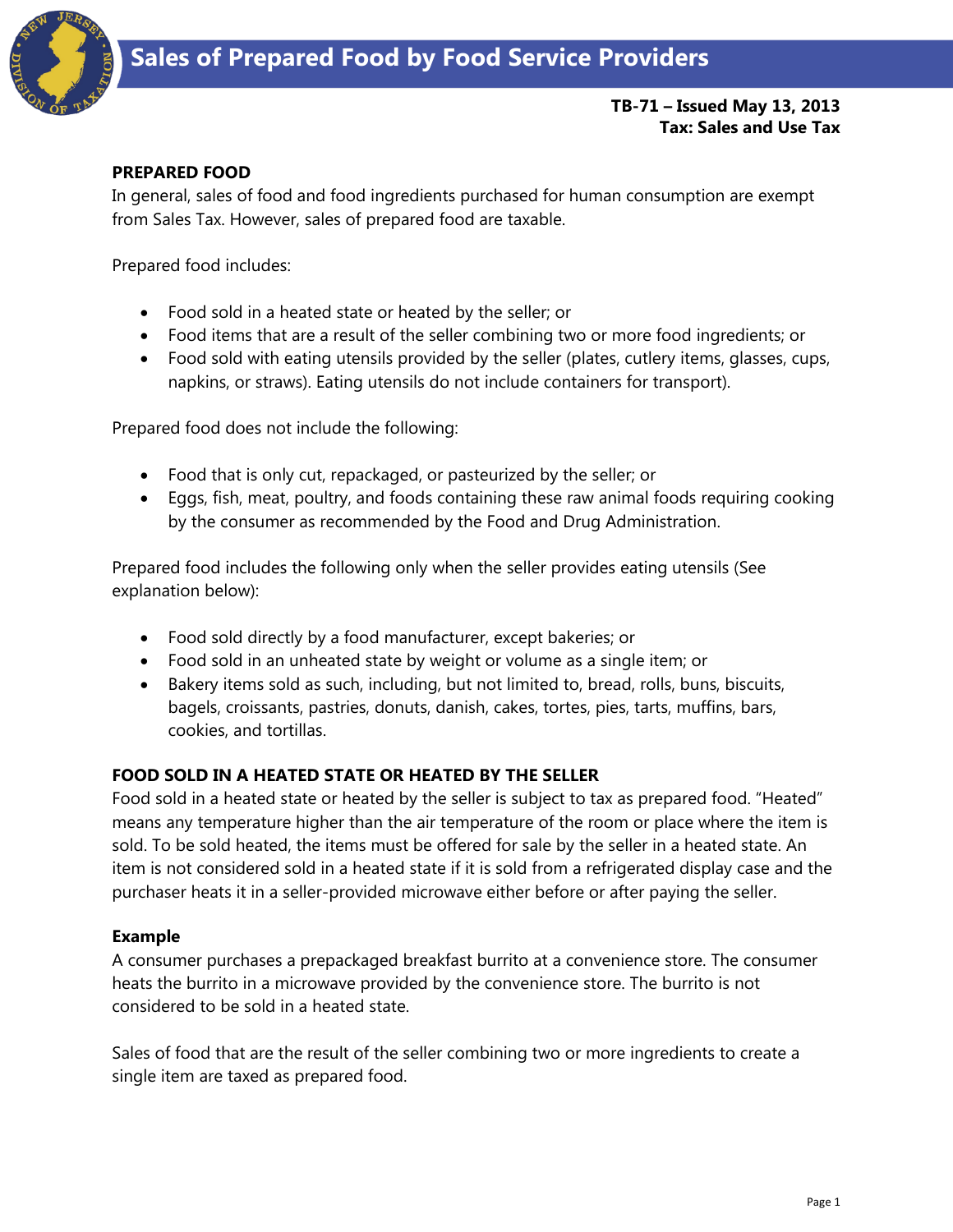#### **Example**

XYZ Convenience Store makes and sells sandwiches. The sales of the sandwiches are taxable because the seller is combining two or more ingredients to produce a single item.

## **FOOD SOLD WITH EATING UTENSILS "PROVIDED BY THE SELLER"**

Food sold with eating utensils "provided by the seller" is taxed as prepared food.

## **THRESHOLD TEST FOR DETERMINING WHETHER UTENSILS ARE "PROVIDED BY THE SELLER"**

Whether eating utensils are deemed to be "provided by the seller" depends on whether the seller's annual sales of certain types of prepared food make up more than 75% of its total food sales (excluding alcoholic beverages).

## **CALCULATION OF THE THRESHOLD**

The percentage of prepared food sales is calculated as follows:

- Determine the numerator, which is made up of the total dollar value of sales of prepared food that is either sold in a heated state or heated by the seller; plus sales of prepared food made up of two or more food ingredients mixed or combined by the seller for sale as a single item; plus sales of food that cannot be transferred to the purchaser without plates, bowls, glasses, cups or other utensils (e.g., fountain beverages, salad bar); then:
- Divide the numerator determined above by the total dollar value of all sales of food and food ingredients, including prepared food, candy, dietary supplements, and soft drinks, but not including alcoholic beverages.

## **THE THRESHOLD TEST**

If the seller's percentage of prepared food sales is 75% or less:

For sellers with a prepared food sales percentage of 75% or less, utensils are considered to be "provided by the seller" if the seller's practice (as represented by the seller) is to actually give or hand the utensil(s) to the purchaser to use to consume the prepared food item being sold, except that plates, bowls, glasses, or cups necessary for the purchaser to receive the food (e.g., dispensed beverage, salad bar) need only be made available for the purchaser.

If the seller's percentage of prepared food sales is greater than 75%:

For sellers with a prepared food sales percentage greater than 75%, utensils are considered to be "provided by the seller" if the seller merely makes the utensils available for purchasers. Thus, utensils at a kiosk or common area are considered to be utensils "provided by the seller."

The seller must calculate the percentage of prepared food sales annually to determine whether it is above or below the 75% threshold. This calculation must be performed by the seller for each tax year or business fiscal year, using the seller's data from the prior tax year or business fiscal year, as soon as possible after accounting records are available, but not later than 90 days after the beginning of the tax or business fiscal year. A new business will calculate a percentage based on a good faith estimate for the first year. A new business should adjust its good faith estimate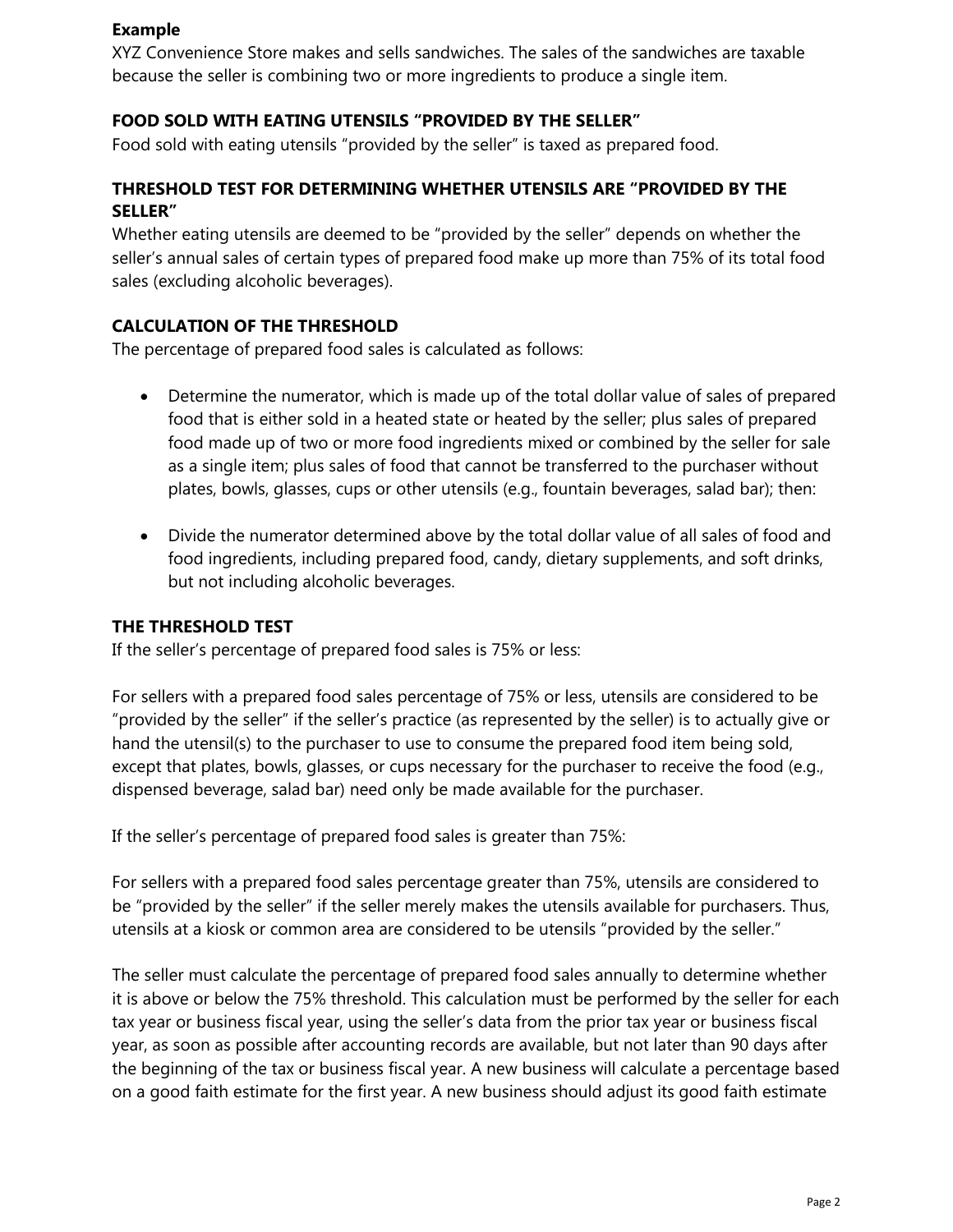prospectively after the first three months of operation if its actual sales materially affect the calculation.

If a seller has multiple locations in New Jersey, the seller must use the average of the percentage of prepared food sales for all their similar establishments.

## **Examples**

Bakery A is under the 75% threshold. Bakery A sells a single unheated, unprepared bagel to a customer. The exclusion for bakery items applies and tax is not due as long as the employee did not hand the customer an eating utensil to use to consume the bagel.

Bakery B is over the 75% threshold and provides eating utensils at a kiosk near the cash register.

Bakery B sells a single unheated, unprepared bagel to a customer. Because Bakery B is over the 75% threshold and makes eating utensils available for its customers, the sale of a single unheated, unprepared bagel is subject to tax.

Convenience Store A is under the 75% threshold and sells prepackaged sandwiches which were made by a third party. Because Convenience Store A is under the 75% threshold and the employees do not actually hand the customers an eating utensil to use to consume the sandwiches, the sales of the prepackaged sandwiches are not subject to tax.

Convenience Store B is over the 75% threshold and sells prepackaged sandwiches which were made by a third party. Convenience Store B provides eating utensils at a kiosk near the cash register. Because Convenience Store B is over the 75% threshold and makes eating utensils available for its customers, the sales of the prepackaged sandwiches are subject to tax.

#### **75% THRESHOLD PRESUMED TO BE MET**

The following types of establishments engaged in the sale of prepared food are presumed to be over the 75% threshold. The burden is on the seller to prove that their percentage of prepared food sales is under 75%.

- Cafés
- Cafeterias
- Caterers
- Coffee shops
- Convenience stores with deli
- Delicatessens
- Diners
- Donut shop
- Fast food restaurants
- Food courts
- Hot dog stands
- Ice cream shops
- Mobile food sellers
- Pizzerias
- Restaurants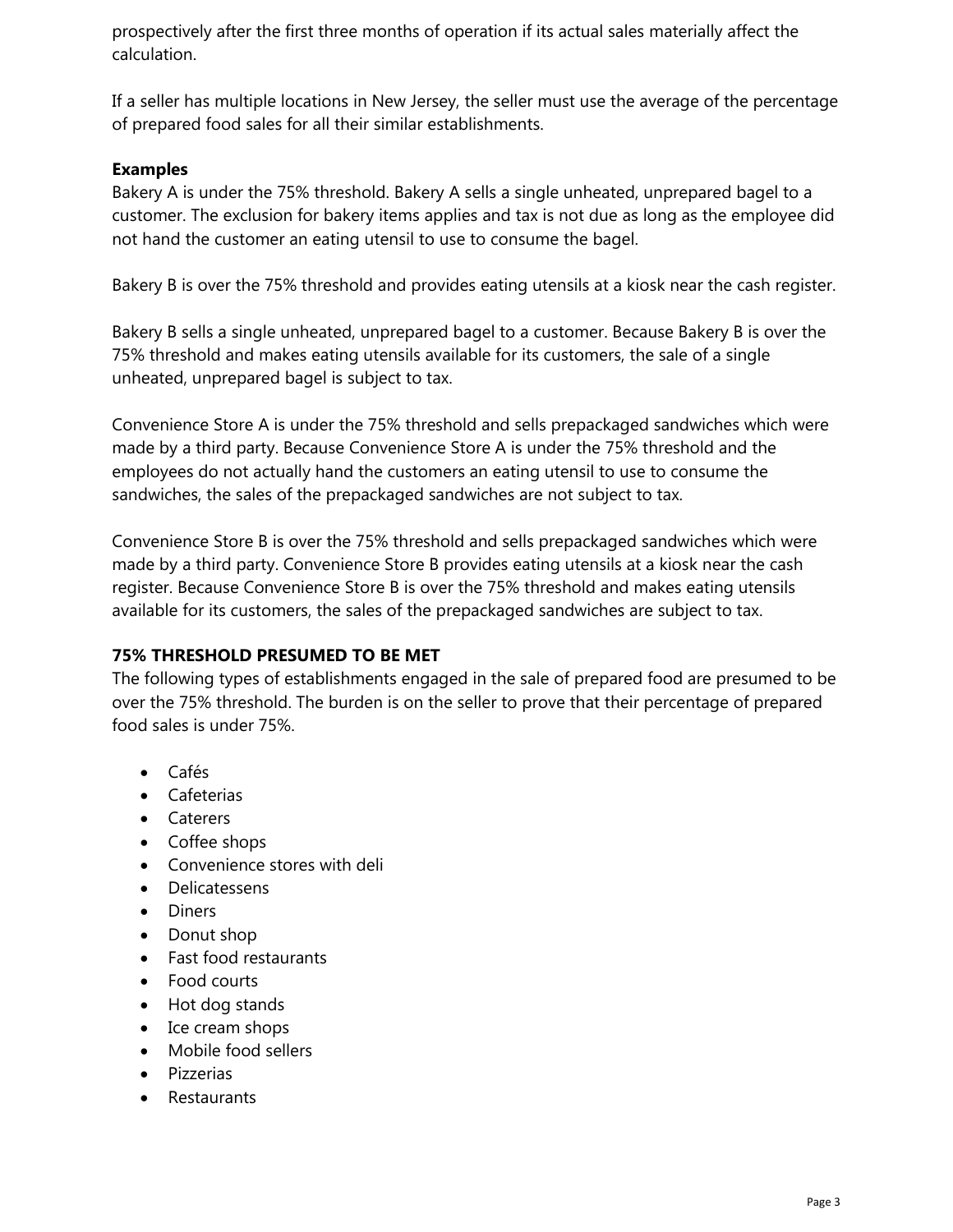- Sandwich shops
- Snack bars
- Juice bars
- Sports/entertainment arena food sellers
- Sushi bars
- Taverns, grills, and bars

# **BULK ITEMS EXCEPTION**

Bulk items are items that contain four or more servings packaged as one item and sold for a single price (e.g., ground coffee, whole cakes, loaves of bread). These bulk items are not considered to be prepared food as a result of the seller having eating utensils available for its customers. However, the sale of a bulk item is taxable if the seller actually hands the customer an eating utensil to use to consume the item. Whenever available, serving sizes will be determined based on the label on an item sold. If a label is not available, a seller will reasonably determine the number of servings in an item.

#### **Examples**

ABC Café is over the 75% threshold and has a kiosk where it makes eating utensils available for its customers. ABC Café sells a loaf of bread to a customer. The sale of the loaf of bread is not taxable because it contains four or more servings and the employee did not hand the customer a utensil to use to consume the bread.

Donut World is over the 75% threshold and has a kiosk where it makes eating utensils available for its customers. Donut World sells a bag of ground or whole bean coffee to a customer. The sale of the bag of ground or whole bean coffee is not taxable because it contains four or more servings and the employee did not hand the customer a utensil to use to consume the coffee.

## **FOOD THAT IS ONLY CUT, REPACKAGED, OR PASTEURIZED BY THE SELLER**

Tax is not imposed on sales of food that is only cut, repackaged, or pasteurized by the seller.

#### **Examples**

ABC Deli sells trays/platters of fruits, vegetables, meats and cheeses which are arranged by its employees. Because ABC Deli employees are arranging the food on the tray/platter they are doing more than simply cutting and repackaging the food, and the exclusion for sales of food that is only cut, repackaged, or pasteurized by the seller does not apply.

Supermarket X sells containers of cut honeydew. The honeydew is cut and packaged by Supermarket X employees. The honeydew is considered cut and repackaged and the exclusion for sales of food that is only cut, repackaged, or pasteurized by the seller applies.

## **FOODS CONTAINING RAW ANIMAL FOODS REQUIRING COOKING BY THE CONSUMER**

Tax is not imposed on sales of eggs, fish, meat, poultry, and foods containing these raw animal foods that require cooking by the consumer as recommended by the Food and Drug Administration.

## **FOOD SOLD BY A SELLER WHOSE PRIMARY NAICS CLASSIFICATION IS MANUFACTURING**